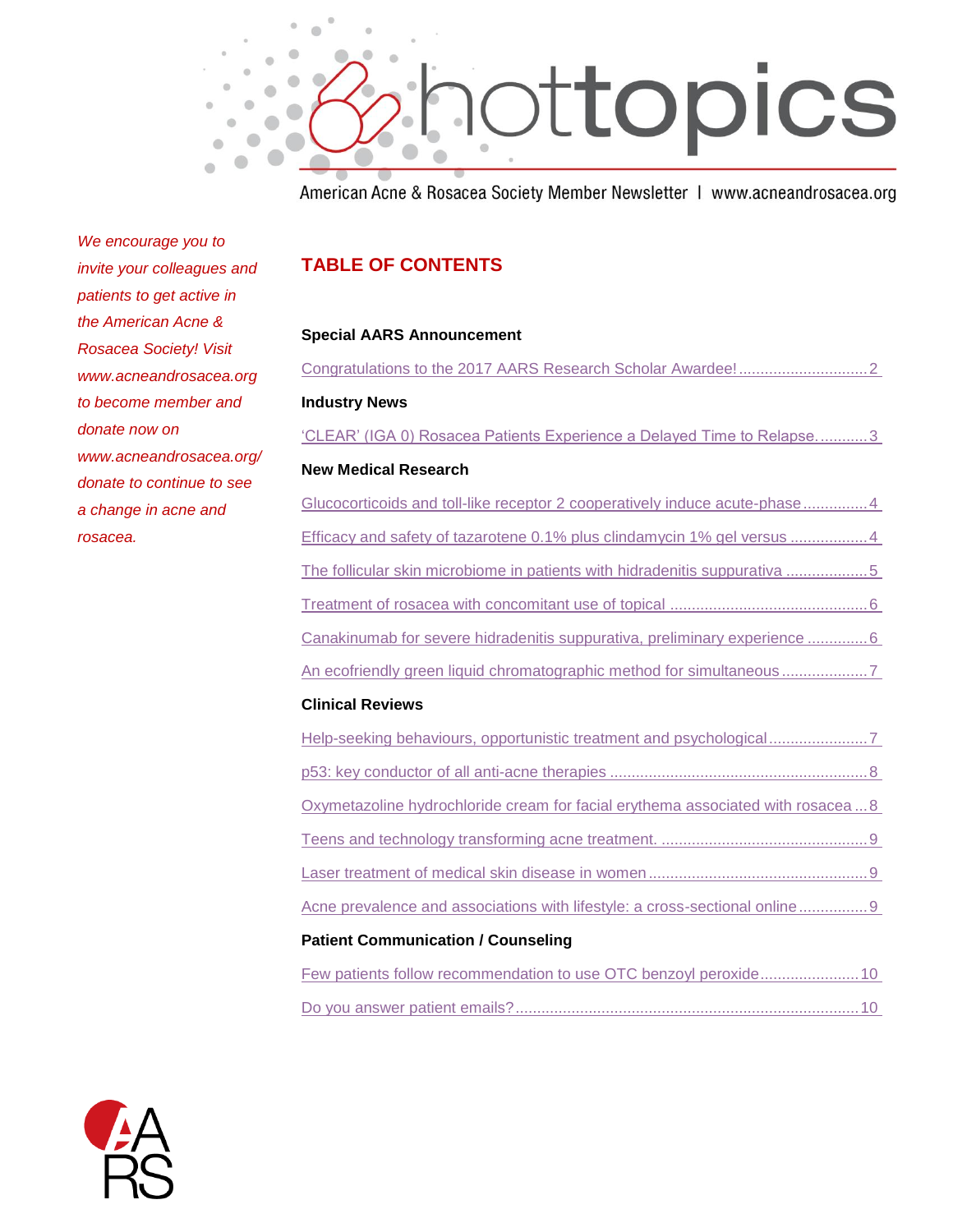# **Special AARS Announcement**

#### <span id="page-1-0"></span>**Congratulations to the 2017 AARS Research Scholar Awardee!**

<https://acneandrosacea.org/updates/congratulations-to-the-2017-aars-research-scholar-awardee>

AARS Research Scholar Awardee: William H. McCoy, IV, MD, PhD, Washington University Department of Medicine, Division of Dermatology, St. Louis, MO

Project Title: The Skin Microbiome Response to Systemic Isotretinoin Acne Therapy

Summary: This funding helps to extend work previously supported by the AARS to include whole-genome sequencing of P. acnes isolates to assess changes in metabolic pathways associated with changes in the human microenvironment during isotretinoin therapy.

Abstract: Acne vulgaris is an extremely common disease with numerous disease associations, but it is unclear what causes the normal pilosebaceous unit to turn into an inflamed acne lesion. The bacterium Propionibacterium acnes normally lives within the pilosebaceous unit, yet many studies over the last 50 years support a role for this organism in acne pathogenesis. While the specific role of P. acnes is unclear, antimicrobial therapy is a mainstay of acne treatment and has led to the emergence of antibiotic resistant skin flora. Recent genomic investigations have identified multiple P. acnes features associated with acne, but the response of these P. acnes features to successful acne treatment is unknown. Previous bacteriological work has demonstrated that the systemic medication isotretinoin reduces P. acnes even though it is not an antibiotic. We hypothesized that acne treatment with isotretinoin would shift the community of organisms on acne skin (acne microbiome) to resemble the community of organisms on normal skin (normal microbiome). Our investigation reproduced and greatly extends prior observations of P. acnes population changes with isotretinoin treatment. Our analysis also suggests that postisotretinoin acne requiring further oral therapy (antibiotics or isotretinoin) may be due to specific P. acnes strains. Whole-genome sequencing and metabolomic investigations of these P. acnes strains are currently ongoing. The recent awarding of an American Acne and Rosacea Society Research Scholar Award now provides the means to expand this pilot project to include further next-generation sequencing assessments of acne and isotretinoin treatment associations. Specifically, we will examine the variation in the non-bacterial skin microbiome with isotretinoin treatment, the selection of P. acnes genomic elements during isotretinoin treatment, and the change in microbial biochemical pathways with changes in the host environment during isotretinoin treatment. These studies will provide the genotype foundation for ongoing P. acnes metabolomics work in our laboratory to allow for correlations between microbial genotype and metabolic phenotypes. This work will help to direct future microbiotadirected acne therapy.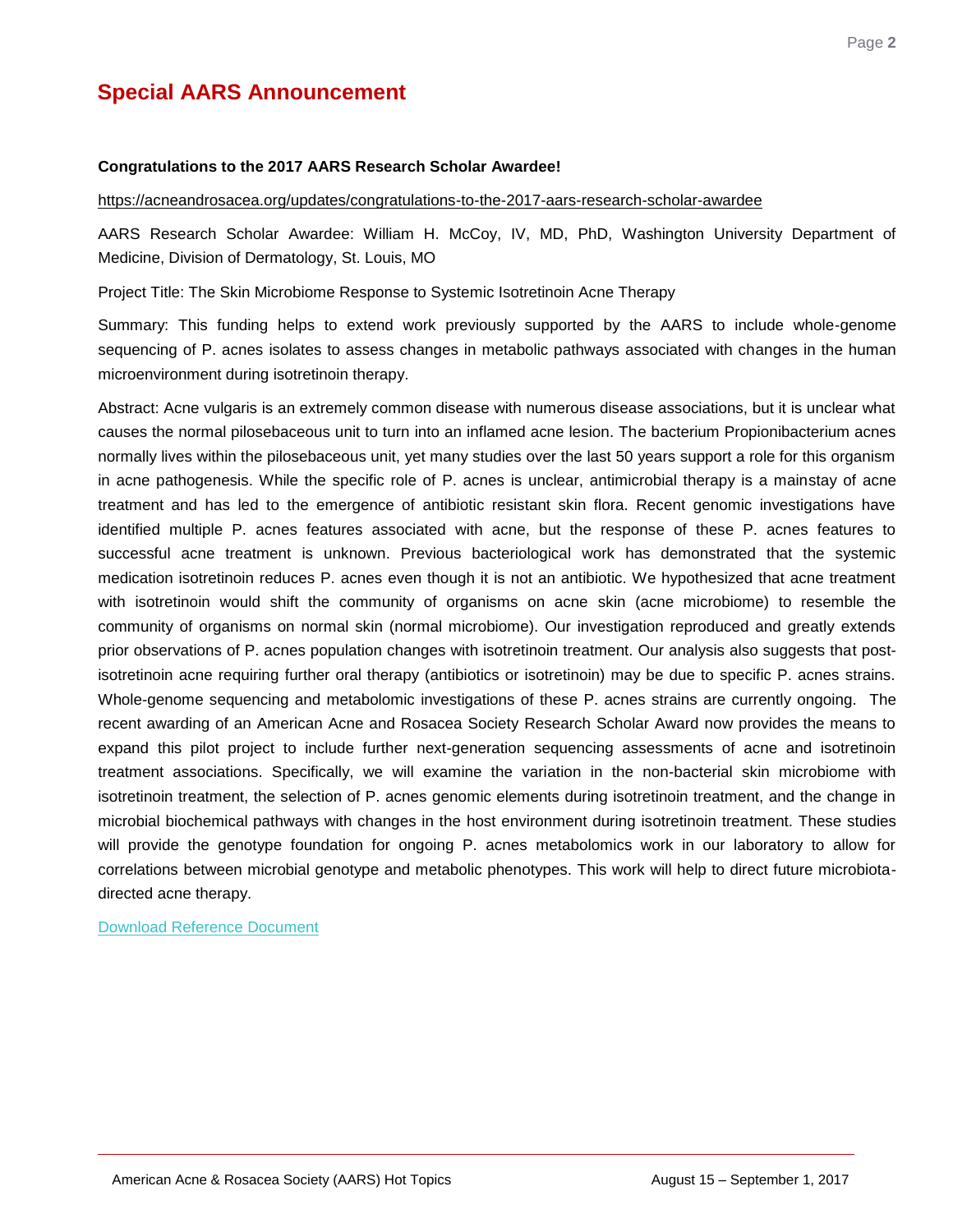# **Industry News**

<span id="page-2-0"></span>**'CLEAR' (IGA 0) Rosacea Patients Experience a Delayed Time to Relapse.** Galderma press release. September 16, 2017. [https://www.galderma.com/Media/Press-releases/articleType/ArticleView/articleId/128/CLEAR-IGA-0-](https://www.galderma.com/Media/Press-releases/articleType/ArticleView/articleId/128/CLEAR-IGA-0-Rosacea-Patients-Experience-a-Delayed-Time-to-Relapse) [Rosacea-Patients-Experience-a-Delayed-Time-to-Relapse](https://www.galderma.com/Media/Press-releases/articleType/ArticleView/articleId/128/CLEAR-IGA-0-Rosacea-Patients-Experience-a-Delayed-Time-to-Relapse)

Today, the results of a pooled analysis of four Galderma-sponsored studies evaluating the use of topical therapies for the treatment of inflammatory papules and pustules of rosacea were presented at the 26th European Academy of Dermatology and Venereology Congress in Geneva, Switzerland. The success of rosacea treatment is usually defined as a score of 1 ("almost clear") or 0 ("clear") on the 5-point Investigator Global Assessment (IGA) scale. The new analysis reports that rosacea patients who achieve "clear" (IGA 0), not only experience a more complete reduction in inflammatory lesions compared with patients who achieve "almost clear" (IGA 1), but also an extended time to relapse that is associated with improved quality of life. The analysis, titled "Defining treatment success in rosacea as 'clear' may provide multiple patient benefits: Results of a pooled analysis,' is the first-of-its-kind to report on the differences in patient-reported outcomes, quality of life, and time to relapse associated with "clear" (IGA 0) and "almost clear" (IGA 1) patients. "Rosacea is a chronic dermatological disease with remissions and exacerbations. Improving treatment options with earlier effective treatment and longer remission times may not only control symptoms, but also delay progression of the disease," commented study author Guy Webster, Thomas Jefferson University, Philadelphia, PA. "This first-of-its-kind analysis shows that both remission time and quality of life are improved if patients achieve an endpoint of "clear" (IGA 0), compared with patients who achieve "almost clear" (IGA 1)." In the analysis, patients who achieved "clear" (IGA 0) were associated with a delayed time to relapse of more than 5 months, compared with patients who achieved "almost clear" (IGA 1). At 8-month follow-up, twice as

many patients who had achieved "clear" (IGA 0) remained free of treatment compared with patients who had achieved "almost clear" (IGA 1) (54% vs. 23%). The authors stated that this delayed time to relapse may contribute to improved quality of life and satisfaction with treatment, both in the short term and over the long term. In addition, one-third more "clear" (IGA 0) patients than "almost clear" (IGA 1) patients (59% vs. 44%) reported a clinically meaningful difference (≥4 points) in Dermatology Life Quality Index score.

## **New Medical Research**

<span id="page-2-1"></span>**Glucocorticoids and toll-like receptor 2 cooperatively induce acute-phase serum amyloid A.** Su Q, Weindl G. Pharmacol Res. 2017 Sep 20. pii: S1043-6618(17)30549-2. doi: 10.1016/j.phrs.2017.09.012. [Epub ahead of print] <https://www.ncbi.nlm.nih.gov/pubmed/28941781>

Serum amyloid A (SAA) is a highly conserved acute-phase protein and extrahepatic produced SAA1/2 contributes to cutaneous inflammation. Prolonged systemic or topical treatment with glucocorticoids can provoke skin diseases such as steroid-induced acne. Glucocorticoids increase Toll-like receptor 2 (TLR2) expression, however, an inflammatory mediator linked to this side effect remains elusive. We report that TLR2 agonists in combination with dexamethasone substantially increase SAA expression and production in human keratinocytes and epithelial cells. Dexamethasone-mediated SAA1 induction depends on the glucocorticoid receptor (GR). In response to Propionibacterium acnes, TLR2-activated signal transducer and activator of transcription 3 (STAT3) and nuclear factor κB (NF-κB) signaling pathways are critically involved in dexamethasone-induced SAA1 production. The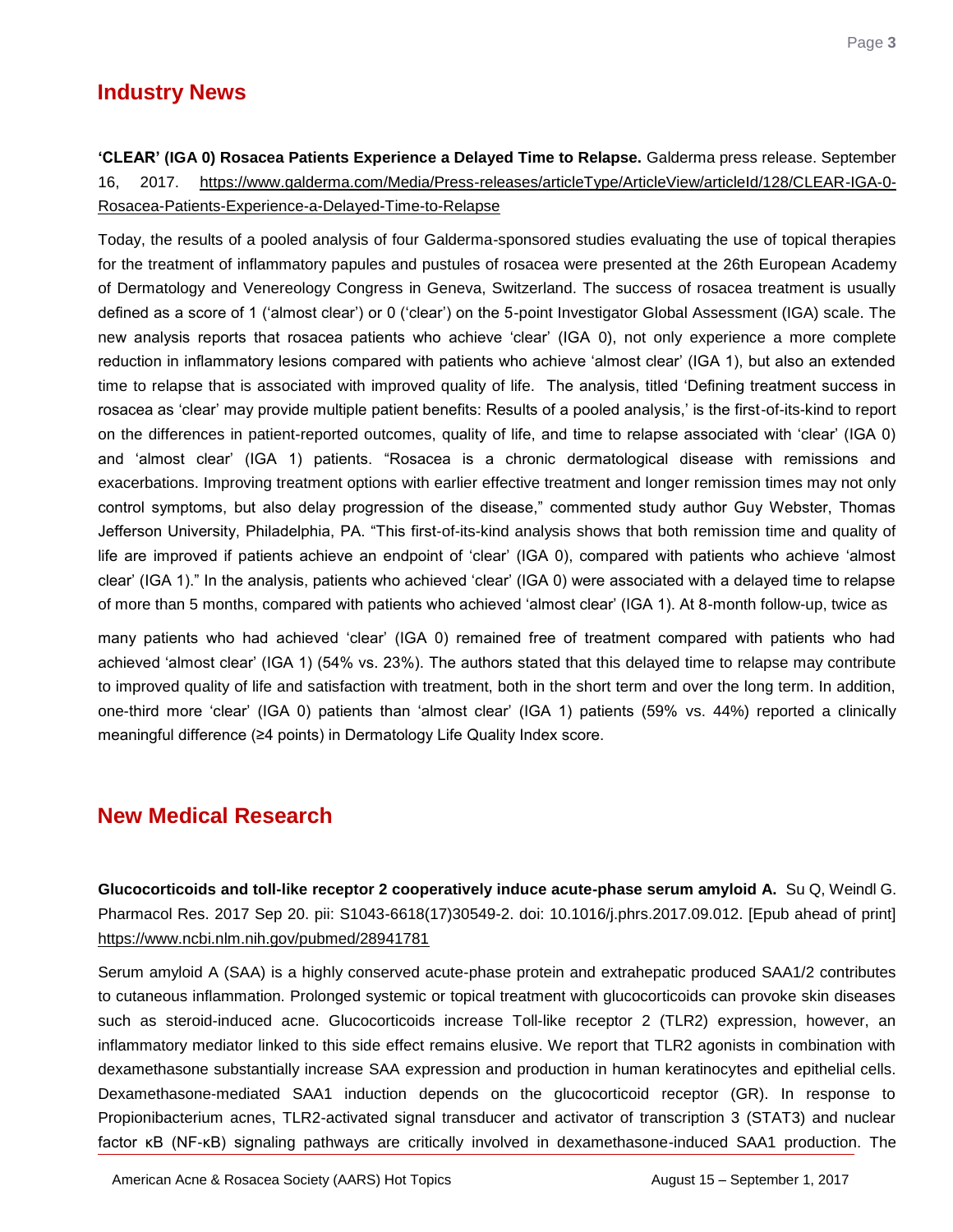formation of transcription factor complexes between GR or p300 and phospho-STAT3, was confirmed by coimmunoprecipitation in dexamethasone- and P. acnes-stimulated keratinocytes. Furthermore, dexamethasone and P. acnes-increased TLR2 and mitogen-activated protein kinase phosphatase-1 (MKP-1) contribute to induction of SAA1 and 2. Likewise, tumor necrosis factor (TNF) induces SAA1 in combination with dexamethasone. GR, transcription factors STAT3 and NF-κB, but not MKP-1, mediate TNF- and dexamethasone-induced SAA1. Conclusively, we provide evidence that glucocorticoids promote SAA1 production under infectious and sterile inflammatory conditions which may provide significant insights to the pathogenesis of steroid-induced acne.

<span id="page-3-0"></span>**Efficacy and safety of tazarotene 0.1% plus clindamycin 1% gel versus adapalene 0.1% plus clindamycin 1% gel in facial acne vulgaris: a randomized, controlled clinical trial.** Maiti R, Sirka CS, Ashique Rahman MA, et al. Clin Drug Investig. 2017 Sep 14. doi: 10.1007/s40261-017-0568-2. [Epub ahead of print] <https://www.ncbi.nlm.nih.gov/pubmed/28913735>

BACKGROUND: Acne vulgaris is a multifactorial disorder which is ideally treated with combination therapy with topical retinoids and antibiotics. OBJECTIVES: The present study was conducted to compare the efficacy and safety of tazarotene plus clindamycin against adapalene plus clindamycin in facial acne vulgaris. METHODS: This study is a randomized, open-label, parallel design clinical trial conducted on 60 patients with facial acne at the outpatient dermatology department in a tertiary healthcare center. The main outcome measures were change in the acne lesion count, Investigator's Static Global Assessment (ISGA) score, Global Acne Grading System (GAGS) score, and Acne-Specific Quality of Life Questionnaire (Acne-QoL) at the end of 4 weeks of therapy. After randomization one group ( $n = 30$ ) received tazarotene 0.1% plus clindamycin 1% gel and another group ( $n = 30$ ) received adapalene 0.1% plus clindamycin 1% gel for 1 month. At follow-up, all the parameter were reassessed. RESULT: In both treatment regimens the total number of facial acne lesions decreased significantly. The difference in the change in the total count between the two combination regimens was also significant [6.51, 95% confidence interval (CI) 1.91-11.09, p = 0.007]. A ≥50% reduction in the total lesion count from the baseline levels was achieved by 71% of patients in the tazarotene plus clindamycin group and 22% of patients in the adapalene plus clindamycin group ( $p = 0.0012$ ). The difference in the change of inflammatory ( $p = 0.017$ ) and non-inflammatory ( $p = 0.017$ ) 0.039) lesion counts in the tazarotene plus clindamycin group were significantly higher than the adapalene plus clindamycin group. The difference in change of the GAGS score was also significantly higher in the tazarotene plus clindamycin group ( $p = 0.003$ ). The ISGA score improved in 17 patients in the tazarotene plus clindamycin group versusnine patients in the adapalene plus clindamycin group ( $p = 0.04$ ). The change of total quality-of-life score was found to be significantly ( $p = 0.027$ ) higher in the tazarotene plus clindamycin group. CONCLUSIONS: Both treatment regimens were efficacious, but tazarotene plus clindamycin was found to be superior to adapalene plus clindamycin. The tolerability profile of both regimens was comparable. TRIAL REGISTRATION: ClinicalTrials.gov Identifier: NCT02721173.

<span id="page-3-1"></span>**The follicular skin microbiome in patients with hidradenitis suppurativa and healthy controls.** Ring HC, Thorsen J, Saunte DM, Lilje B, et al. JAMA Dermatol. 2017 Sep 1;153(9):897-905. doi: 10.1001/jamadermatol.2017.0904.

[https://www.ncbi.nlm.nih.gov/pubmed/?term=The+Follicular+Skin+Microbiome+in+Patients+With+Hidradenitis+Sup](https://www.ncbi.nlm.nih.gov/pubmed/?term=The+Follicular+Skin+Microbiome+in+Patients+With+Hidradenitis+Suppurativa+and+Healthy+Controls) [purativa+and+Healthy+Controls](https://www.ncbi.nlm.nih.gov/pubmed/?term=The+Follicular+Skin+Microbiome+in+Patients+With+Hidradenitis+Suppurativa+and+Healthy+Controls)

IMPORTANCE: Although the pathogenesis of hidradenitis suppurativa (HS) remains enigmatic, several factors point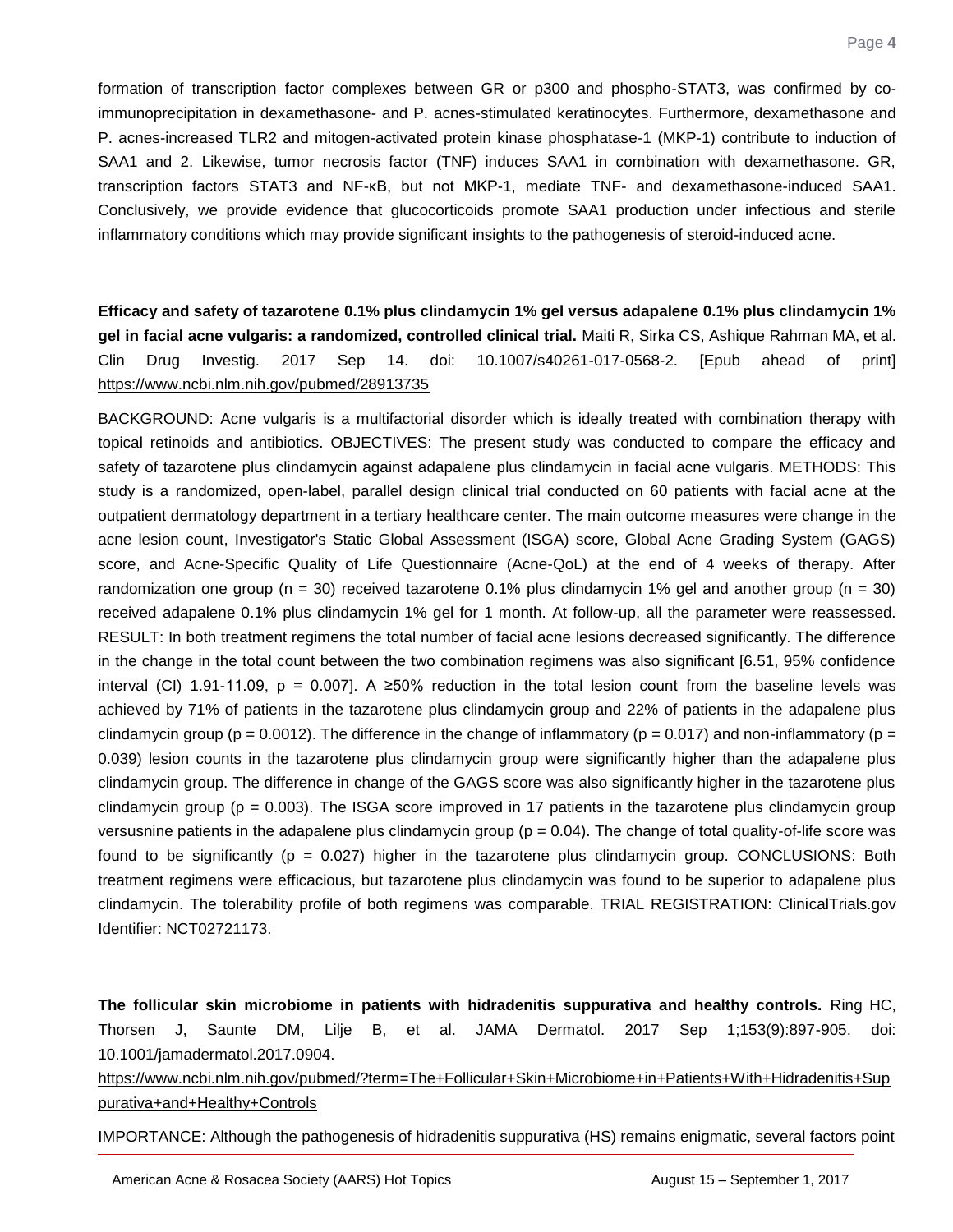to potential involvement of the cutaneous microbiome. Insight into the cutaneous microbiome in HS using nextgeneration sequencing may provide novel data on the microbiological diversity of the skin. OBJECTIVE: To investigate the follicular skin microbiome in patients with HS and in healthy controls. DESIGN, SETTING, AND PARTICIPANTS: This case-control study obtained punch biopsy specimens from patients with HS (lesional and nonlesional) and healthy controls between October 1, 2014, and August 1, 2016. Data were analyzed from March to November 2016. Patients with HS were recruited from the Department of Dermatology, Zealand University Hospital, Roskilde, Denmark. Biopsy specimens were analyzed at the Department of Microbiology and Infection Control, Statens Serum Institut, Copenhagen, Denmark. None of the participants received any antibiotics (systemic or topical therapy) within 1 month before the study. In patients with HS, biopsy specimens were obtained from lesional skin (axilla or groin) and nonlesional skin. Only nodules containing at least 1 visible hair follicle were biopsied. Biopsy specimens from healthy controls were obtained from the axilla only. MAIN OUTCOMES AND MEASURES: The different microbiomes were investigated using next-generation sequencing targeting 16S and 18S ribosomal RNA. RESULTS: The skin microbiome was characterized in 30 patients with HS (mean [SD] age, 46.9 [14.0] years; 19 [63% female]) and 24 healthy controls (mean [SD] age, 32.2 [12.0] years; 13 [54% female]). The next-generation sequencing data provided a previously unreported (to our knowledge) characterization of the skin microbiome in HS. The study demonstrated that the microbiome in HS differs significantly from that in healthy controls in lesional and nonlesional skin. Overall, the following 5 microbiome types were identified: Corynebacterium species (type I), Acinetobacter and Moraxella species (type II), Staphylococcus epidermidis (type III), Porphyromonas and Peptoniphilus species (type IV), and Propionibacterium acnes (type V). In lesional skin, microbiome types consisted predominantly of type I or type IV. Microbiome type IV was not detected in healthy controls. Several taxa, including Propionibacterium, showed a significantly higher relative abundance in healthy controls vs HS skin, indicating that Propionibacterium may be part of the pathogenesis in HS. CONCLUSIONS AND RELEVANCE: The study findings suggest a link between a dysbiotic cutaneous microbiome and HS.

#### [Download Reference Document](http://files.constantcontact.com/c2fa20d1101/30b289fa-a48c-4cb0-821c-178731e389d6.pdf?ver=1506707722000)

<span id="page-4-0"></span>**Treatment of rosacea with concomitant use of topical ivermectin 1% cream and brimonidine 0.33% gel: a randomized, vehicle-controlled study.** Gold LS, Papp K, Lynde C, et al. J Drugs Dermatol. 2017 Sep 1;16(9):909-916. <https://www.ncbi.nlm.nih.gov/pubmed/28915286>

BACKGROUND: There is currently a lack of data on the simultaneous treatment of different features of rosacea. Individually, ivermectin 1% (IVM) cream and brimonidine 0.33% (BR) gel have demonstrated efficacy on inflammatory lesions and persistent erythema, respectively. OBJECTIVE: To evaluate the efficacy, safety, patient satisfaction, and optimal timing of administration of IVM associated with BR (IVM+BR) versus their vehicles in rosacea (investigator global assessment [IGA] ≥3). METHODS: Multicenter, randomized, double-blind study including subjects with rosacea characterized by moderate to severe persistent erythema and inflammatory lesions. The active treatment group included the IVM+BR/12 weeks subgroup (once-daily BR and once-daily IVM for 12 weeks), and the IVM+BR/8 weeks subgroup (once-daily BR vehicle for 4 weeks followed by once-daily BR for the remaining 8 weeks and once-daily IVM for 12 weeks). The vehicle group received once-daily BR vehicle and oncedaily IVM vehicle for 12 weeks. RESULTS: The association showed superior efficacy (IGA success [clear/almost clear]) for erythema and inflammatory lesions in the total active group (combined active subgroups) compared to vehicle (55.8% vs. 36.8%, P=0.007) at week 12. The success rate increased from 32.7% to 61.2% at hour 0 and hour 3, respectively, in the IVM+BR/12 weeks subgroup, and from 28.3% to 50% in the IVM+BR/8 weeks subgroup. Reductions in erythema and inflammatory lesion counts confirmed the additive effect of BR to IVM treatment.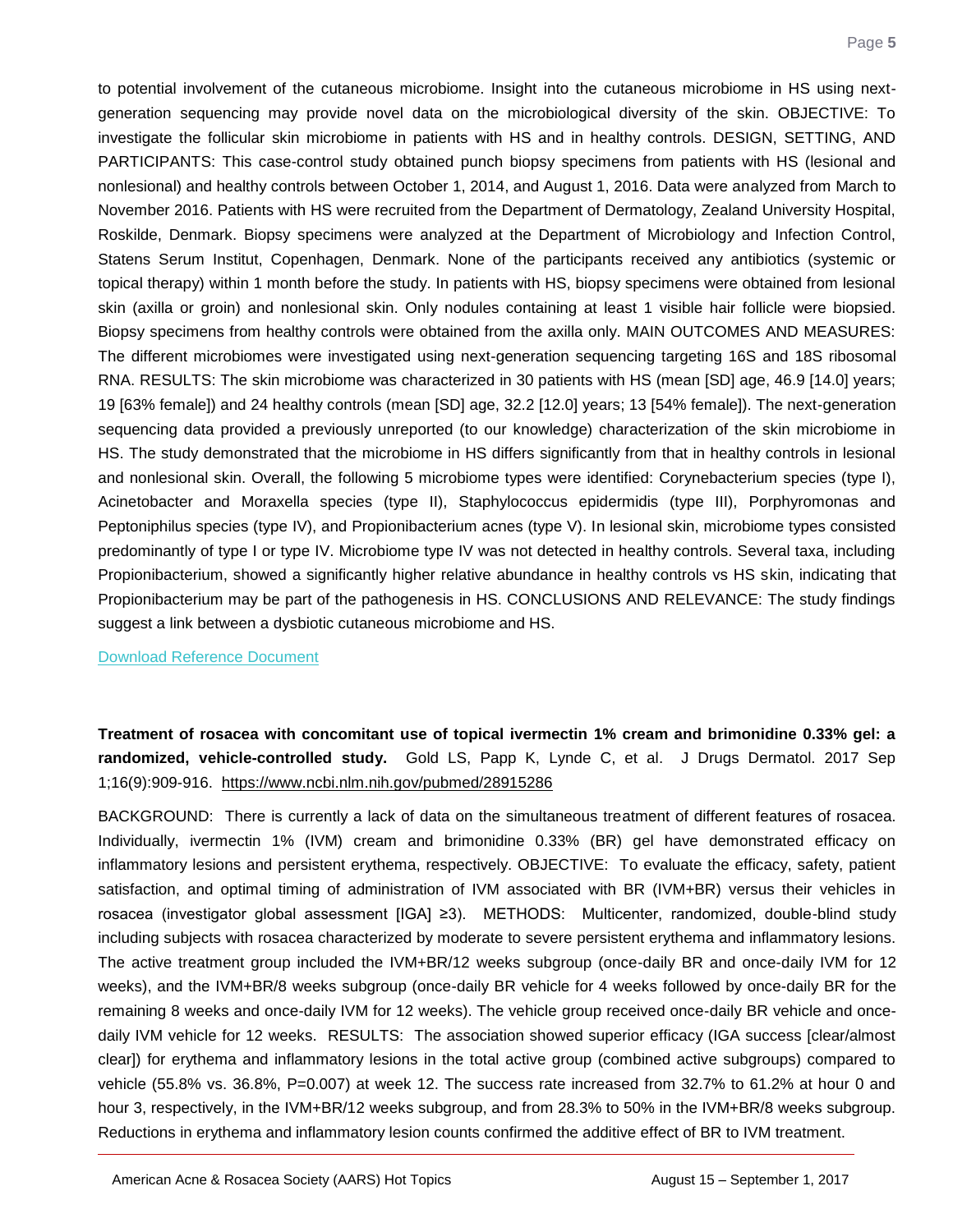Subjects reported greater improvement in the active subgroups than in the vehicle group, and similar rates for facial appearance satisfaction after the first 4 weeks of treatment in both active subgroups. All groups showed similar tolerability profiles. CONCLUSION: Concomitant administration of IVM cream with BR gel demonstrated good efficacy and safety, endorsing the comprehensive approach to this complex disease. Early introduction of BR, along with a complete daily skin care regimen may accelerate treatment success without impairing tolerability.

#### [Download Reference Document](http://files.constantcontact.com/c2fa20d1101/a6281a86-0ed2-4bb9-ae42-1bab6e357730.pdf?ver=1506707726000)

<span id="page-5-0"></span>**Canakinumab for severe hidradenitis suppurativa, preliminary experience in 2 cases.** Houriet C, Seyed Jafari SM, Thomi R, et al. JAMA Dermatol. Published online August 30, 2017. doi:10.1001/jamadermatol.2017.2392. <http://jamanetwork.com/journals/jamadermatology/article-abstract/2650741>

Hidradenitis suppurativa is one of the most distressing conditions in dermatology with a remarkable negative effect on patients" quality of life. Despite recent advances, there is still a great unmet need for effective long-term treatments for moderate and severe forms. Increased levels of cytokines associated with innate immunity, such as interleukin [IL]-1β, have been found in hidradenitis suppurativa skin samples. Canakinumab is a human IgGκ monoclonal antibody targeting IL-1β, and it modulates multiple proinflammatory and anti-inflammatory mediators. Therefore, canakinumab might represent an alternative treatment for hidradenitis suppurativa. We describe the efficacy of canakinumab in 2 patients with severe hidradenitis suppurativa (Hurley clinical stage III) who had poor response to standard treatment regimens.

[Download Reference Document](http://files.constantcontact.com/c2fa20d1101/f1ad4c92-1b81-4620-bd4a-6e4987a3eecf.pdf?ver=1506707727000)

<span id="page-5-1"></span>**An ecofriendly green liquid chromatographic method for simultaneous determination of nicotinamide and clindamycin phosphate in pharmaceutical gel for acne treatment.** Ibrahim F, El-Deen AK, El Abass SA, Shimizu K. J Food Drug Anal. 2017 Jul;25(3):741-747. doi: 10.1016/j.jfda.2016.09.009. Epub 2016 Dec 1. <https://www.ncbi.nlm.nih.gov/pubmed/28911660>

A new green micellar liquid chromatographic method was developed and validated for the quantitative estimation of nicotinamide (NICO) and clindamycin phosphate (CLD) in bulk and pharmaceutical gel formulation. The analytes are well resolved in less than 6.0 minutes using micellar mobile phase consisting of 0.10M sodium dodecyl sulfate (SDS), 0.3% triethylamine, and 10% 2-propanol in 0.02M orthophosphoric acid at pH 3.0, running through an Eclipse XDB-C8 column (150 mm×4.6 mm, 5 μm particle size) with flow rate 1.0 mL/min. The effluent was monitored with diode array detection at 210 nm. The retention times of NICO and CLD were 3.8 minutes and 5.6 minutes, respectively. The method was validated according to the International Conference on Harmonisation (ICH) guidelines in terms of linearity, limit of detection, limit of quantification, accuracy, precision, robustness, and specificity to prove its reliability. Linear correlation was achieved by plotting the peak area of each drug against its concentration. It was found to be rectilinear in the ranges of 1.0-40.0 μg/mL and 0.5-15.0 μg/mL with limits of detection of 0.06 μg/mL and 0.03 μg/mL and limits of quantification of 0.19 μg/mL and 0.09 μg/mL for NICO and CLD, respectively. The method was successfully implemented for the simultaneous determination of the analytes in their bulk powder and combined gel formulation with high % recoveries. The ease of sample treatment facilitates and greatly expedites the treatment with reduced cost and improved accuracy of the procedure.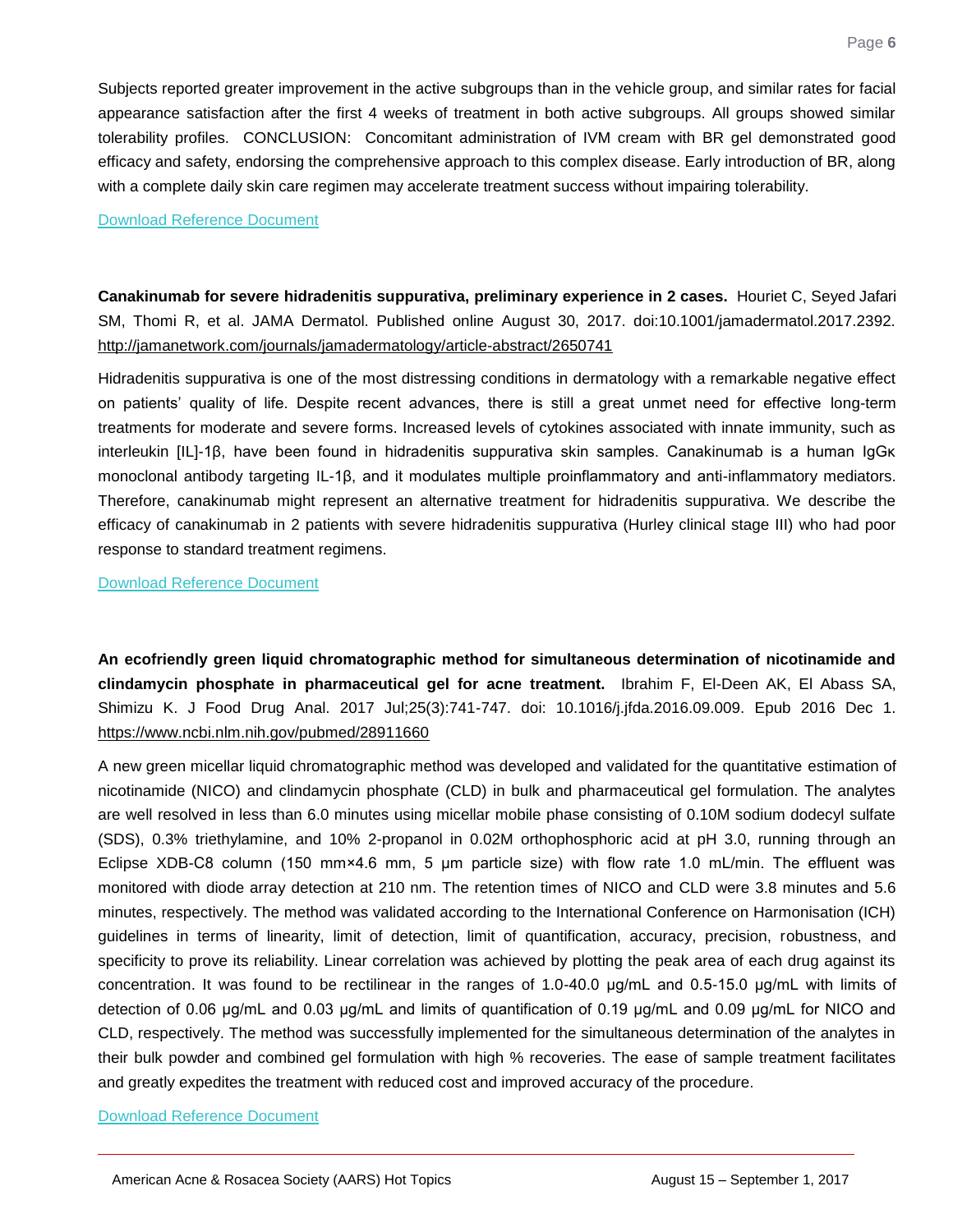# **Clinical Reviews**

<span id="page-6-0"></span>**Help-seeking behaviours, opportunistic treatment and psychological implications of adolescent acne: cross-sectional studies in schools and hospital outpatient departments in the UK.** Desai KP, Martyn-Simmons C, Viner R, Segal T. BMJ Open. 2017 Sep 21;7(9):e016964. doi: 10.1136/bmjopen-2017-016964. <http://bmjopen.bmj.com/content/7/9/e016964.long>

BACKGROUND: Acne vulgaris (acne) is a common adolescent skin condition. It is associated with negative psychological impacts and sufferers do not easily seek help, hence is undertreated. OBJECTIVES: We investigated the self-reported prevalence, severity and psychological sequelae of acne, together with assessing help-seeking behaviour and its barriers, in separate school and hospital samples. We explored opportunistic treatment by paediatricians. METHODS: Self-reported survey with participants drawn from: (1) 120 adolescents aged 13-18 in a London tertiary paediatric outpatient department and (2) 482 adolescents from two London schools, aged 11-18. Adolescents confidentially and anonymously completed a questionnaire (paper or online) and those with acne completed the Cardiff Acne Disability Index (CADI) questionnaire. OUTCOME MEASURES: To explore if acne is being addressed opportunistically in outpatient appointments and the behaviours associated with seeking help and psychological implications of acne. RESULTS: Acne prevalence was reported as 58.3% in the clinic and 42.3% in schools, with 34.3% and 20.6% of participants having moderate acne (MA) or severe acne (SA), respectively. The correlation between acne severity and CADI was significant (regression coefficient=4.86, p<0.005 (MA) and 9.08, p<0.005 (SA) in the hospital; 1.92, p<0.001 (MA) and 7.41, p<0.005 (SA) in schools). Severity of acne was associated with increased likelihood of seeing a doctor in both samples (OR=8.95, 2.79-28.70 (MA) in the clinic and 1.31, 1.30-2.90 (MA) and 3.89, 0.66-22.98 (SA) in the community). Barriers to help seeking included

embarrassment and believing doctors were unapproachable. Doctors addressed acne opportunistically in 2.9% of the sample, although 16.7% of those with MA and SA wished their doctor had raised it. CONCLUSION: Acne is common and has negative psychological implications, correlating with severity. Young people often forego seeking help and hospital clinicians rarely address acne opportunistically. Further work is needed to investigate how to reduce barriers to help seeking for acne.

[Download Reference Document](http://files.constantcontact.com/c2fa20d1101/e753cc56-98c0-4f07-821c-a805364678f5.pdf?ver=1506707722000)

## <span id="page-6-1"></span>**p53: key conductor of all anti-acne therapies.** Melnik BC. J Transl Med. 2017 Sep 19;15(1):195. doi: 10.1186/s12967-017-1297-2.<https://www.ncbi.nlm.nih.gov/pmc/articles/PMC5606086/>

This review based on translational research predicts that the transcription factor p53 is the key effector of all antiacne therapies. All-trans retinoic acid (ATRA) and isotretinoin (13-cis retinoic acid) enhance p53 expression. Tetracyclines and macrolides via inhibiting p450 enzymes attenuate ATRA degradation, thereby increase p53. Benzoyl peroxide and hydrogen peroxide elicit oxidative stress, which upregulates p53. Azelaic acid leads to mitochondrial damage associated with increased release of reactive oxygen species inducing p53. p53 inhibits the expression of androgen receptor and IGF-1 receptor, and induces the expression of IGF binding protein 3. p53 induces FoxO1, FoxO3, p21 and sestrin 1, sestrin 2, and tumour necrosis factor-related apoptosis-inducing ligand (TRAIL), the key inducer of isotretinoin-mediated sebocyte apoptosis explaining isotretinoin's sebum-suppressive effect. Anti-androgens attenuate the expression of miRNA-125b, a key negative regulator of p53. It can thus be concluded that all anti-acne therapies have a common mode of action, i.e., upregulation of the guardian of the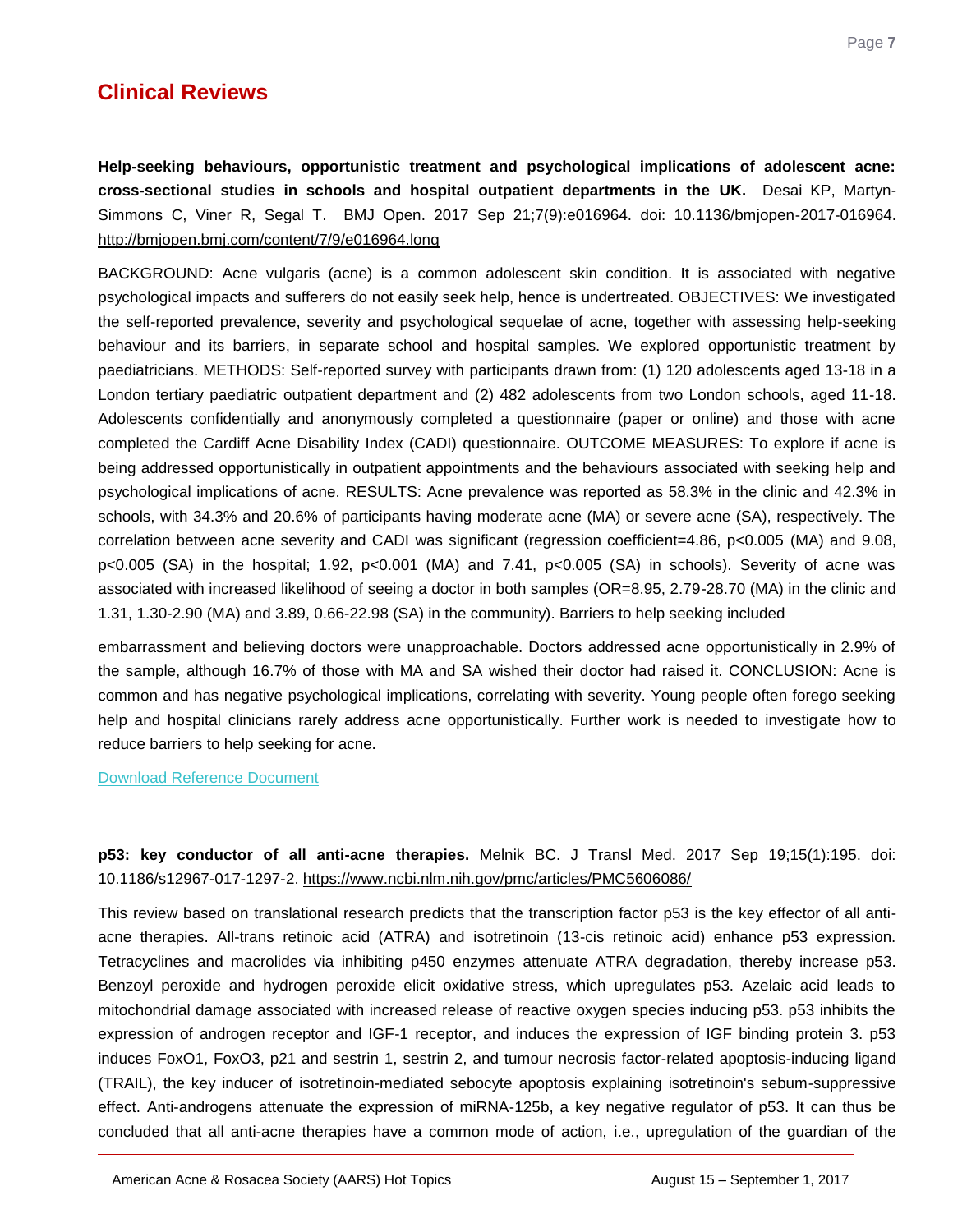genome p53. Immortalized p53-inactivated sebocyte cultures are unfortunate models for studying acne pathogenesis and treatment.

[Download Reference Document](http://files.constantcontact.com/c2fa20d1101/f60b6ddb-58d8-4fab-a492-4c7a28539fce.pdf?ver=1506707720000)

<span id="page-7-0"></span>**Oxymetazoline hydrochloride cream for facial erythema associated with rosacea.** Patel NU, Shukla S, Zaki J, Feldman SR. Expert Rev Clin Pharmacol. 2017 Aug 24:1-6. doi: 10.1080/17512433.2017.1370370. [Epub ahead of print] <https://www.ncbi.nlm.nih.gov/pubmed/28837365>

Introduction: Rosacea is a chronic skin condition characterized by transient and persistent erythema of the central face. The symptom of persistent erythema can be particularly frustrating for both patients and physicians as it is difficult to treat. Areas covered: Current treatment options for the treatment of rosacea include metronidazole, azelaic acid, sodium sulfacetamide-sulfur, and brimonidine. Until recently, brimonidine gel was the only option approved specifically for the treatment of facial erythema. However, oxymetazoline hydrochloride 1% cream is a newly FDA approved topical medication for adult rosacea patients. A primarily alpha-1a agonist, oxymetazoline hydrochloride (HCl) is thought to diminish erythema through vasoconstriction. Our paper seeks to evaluate evidence for topical oxymetazoline HCl with respect to its efficacy and safety for its approved indication of treating the persistent erythema associated with rosacea. Expert commentary: While assessment of available clinical trial data indicates that the medication is as effective as other available treatment for controlling rosacea-associated erythema with minimal risk of adverse effects, studies of long-term duration and direct comparison will be necessary to establish its place in treatment guidelines and clinical practice. As further evidence becomes available, the realworld clinical potential of topical oxymetazoline cream will become clearer.

### <span id="page-7-1"></span>**Teens and technology transforming acne treatment.** Ettel DL, Lamanno LR, Neyra SA, et al. Perm J. Aug 2017;21. doi: 10.7812/TPP/16-192.<https://www.ncbi.nlm.nih.gov/pmc/articles/PMC5593518/>

INTRODUCTION: Although the Internet contains many health Web sites with valid information, it also contains sites with false information. OBJECTIVE: To learn whether high school students searching health care information believe they are using evidence-based sites and to understand their topics of interest, frequently navigated sites, and trust/confidence in the credibility of information found. DESIGN: Cross-sectional. MAIN OUTCOME MEASURES: Students at a private high school answered an anonymous survey inquiring about their belief that they were using evidence-based sites, topics of interest, search engines of choice, and their trust in information obtained. Descriptive statistics and multivariate analysis of variance were used to compare trends across grade levels. RESULTS: Of 705 students enrolled, 24.7% were absent or declined to participate. For the remaining students, 497 completed the surveys, representing a response rate of 70.5% (497/705) and a participation rate of 93.6% (497/531). Overall, 82% of students communicated that they believed they were using evidence-based sources when searching for health information (p < 0.0006). Findings showed that 42% searched general health information, and 43% investigated specific medical conditions; topics related to skin and acne were researched significantly more often ( $p < 0.05$ ). Overall, most students (80%) reported using Google as their number 1 search engine (p < 0.004), 38% reported using WebMD Search (p < 0.0002), and 50% of students used Wikipedia (not significant). CONCLUSION: Most students trust health information they learn from the Internet. We found it chilling that less than half of students obtained their information from a Web site with health care professionals' oversight.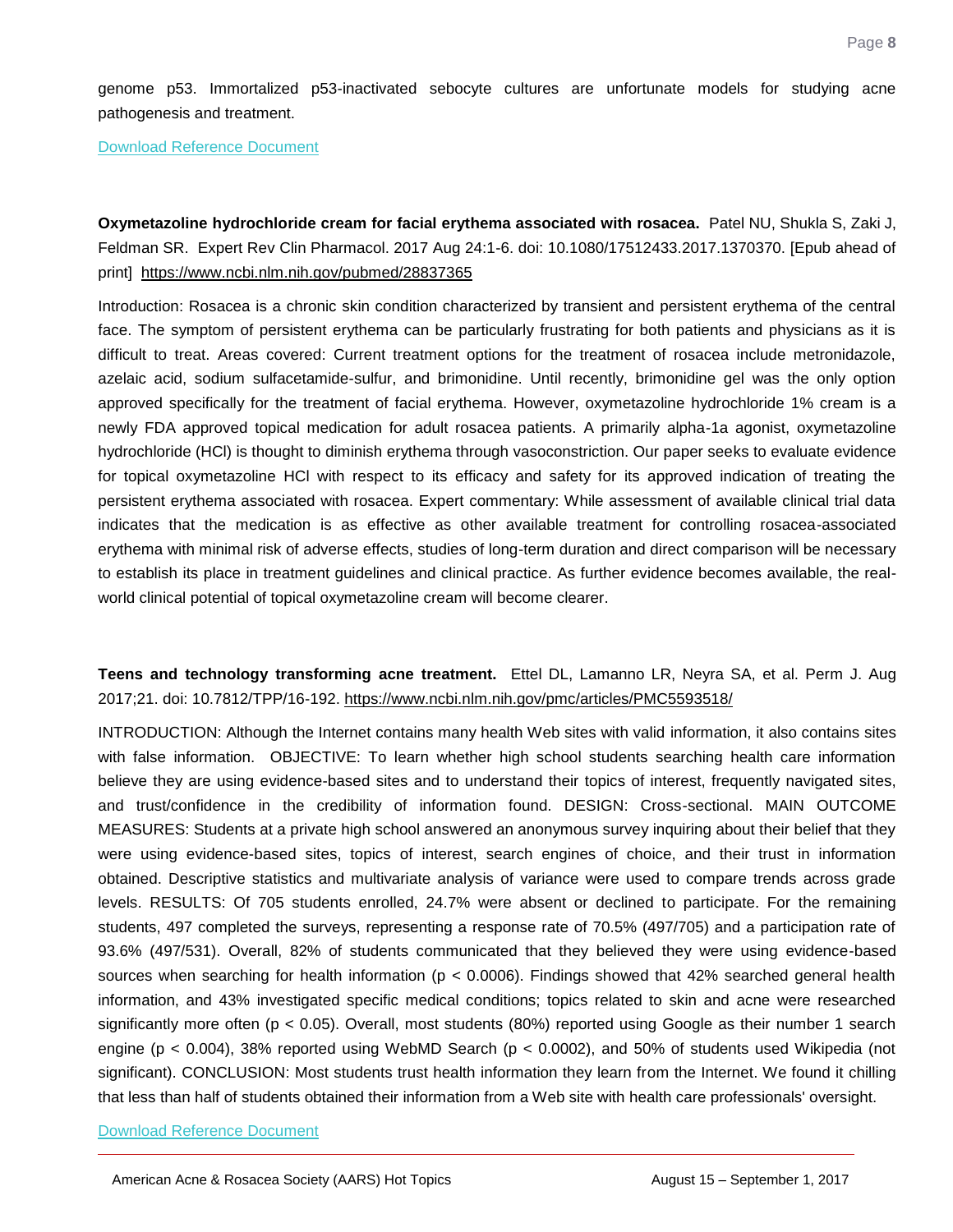Page **9**

<span id="page-8-0"></span>**Laser treatment of medical skin disease in women**. LaRosa C, Chiaravalloti A, Jinna S, et al. Int J Womens Dermatol. 2017 Jul 21;3(3):131-139. doi: 10.1016/j.ijwd.2017.05.002. eCollection 2017 Sep. <https://www.ncbi.nlm.nih.gov/pmc/articles/PMC5555278/>

Laser treatment is a relatively new and increasingly popular modality for the treatment of many dermatologic conditions. A number of conditions that predominantly occur in women and that have a paucity of effective treatments include rosacea, connective tissue disease, melasma, nevus of Ota, lichen sclerosus (LS), notalgia paresthetica and macular amyloidosis, and syringomas. Laser therapy is an important option for the treatment of patients with these conditions. This article will review the body of literature that exists for the laser treatment of women with these medical conditions.

[Download Reference Document](http://files.constantcontact.com/c2fa20d1101/d64c7f39-261b-4965-bc86-7454ca930981.pdf?ver=1506707718000)

<span id="page-8-1"></span>**Acne prevalence and associations with lifestyle: a cross-sectional online survey of adolescents/young adults in 7 European countries.** Wolkenstein P, Machovcová A, Szepietowski JC, et al. J Eur Acad Dermatol Venereol. 2017 Jul 14. doi: 10.1111/jdv.14475. [Epub ahead of print] [http://onlinelibrary.wiley.com/doi/10.1111/jdv.14475/epdf?referrer\\_access\\_token=-](http://onlinelibrary.wiley.com/doi/10.1111/jdv.14475/epdf?referrer_access_token=-l52r9jfICJaM4Q8ZSyvpota6bR2k8jH0KrdpFOxC66UsvDszhtdIs-kZxRx420uFpaeIjz8FGpcAWU9jhQjDVdLkOBEP-R7DXGfrfegYab1v2n-xJ77QtvA1cizsPRuJEXDAOOngS_d0aFPEEzP2fYttO3G6QB_e3qUfTzQARWzdnjGMbhb83ZSKQjcLXRkC1Xo34Fx_epnNznPqW7jtgOOrIyqMjBv9cuprb7s1_bfo7movoMzQ-vrE8bDdmwm77zDw0AIEgg-XOQ8aFmy5e0VeOcMysfKjPmLkSHYz_Nh3bx6lOB1nlAef6j056EHW7CXtO3hzrqEigrYyilo7kQsQ3XhHv9BAeeIHjvnqO0wti-VUoGS-YZ9mUimnfsX5elnr7LYBSCF_8orQFtCCw%3D%3D)

[l52r9jfICJaM4Q8ZSyvpota6bR2k8jH0KrdpFOxC66UsvDszhtdIs-kZxRx420uFpaeIjz8FGpcAWU9jhQjDVdLkOBEP-](http://onlinelibrary.wiley.com/doi/10.1111/jdv.14475/epdf?referrer_access_token=-l52r9jfICJaM4Q8ZSyvpota6bR2k8jH0KrdpFOxC66UsvDszhtdIs-kZxRx420uFpaeIjz8FGpcAWU9jhQjDVdLkOBEP-R7DXGfrfegYab1v2n-xJ77QtvA1cizsPRuJEXDAOOngS_d0aFPEEzP2fYttO3G6QB_e3qUfTzQARWzdnjGMbhb83ZSKQjcLXRkC1Xo34Fx_epnNznPqW7jtgOOrIyqMjBv9cuprb7s1_bfo7movoMzQ-vrE8bDdmwm77zDw0AIEgg-XOQ8aFmy5e0VeOcMysfKjPmLkSHYz_Nh3bx6lOB1nlAef6j056EHW7CXtO3hzrqEigrYyilo7kQsQ3XhHv9BAeeIHjvnqO0wti-VUoGS-YZ9mUimnfsX5elnr7LYBSCF_8orQFtCCw%3D%3D)[R7DXGfrfegYab1v2n-](http://onlinelibrary.wiley.com/doi/10.1111/jdv.14475/epdf?referrer_access_token=-l52r9jfICJaM4Q8ZSyvpota6bR2k8jH0KrdpFOxC66UsvDszhtdIs-kZxRx420uFpaeIjz8FGpcAWU9jhQjDVdLkOBEP-R7DXGfrfegYab1v2n-xJ77QtvA1cizsPRuJEXDAOOngS_d0aFPEEzP2fYttO3G6QB_e3qUfTzQARWzdnjGMbhb83ZSKQjcLXRkC1Xo34Fx_epnNznPqW7jtgOOrIyqMjBv9cuprb7s1_bfo7movoMzQ-vrE8bDdmwm77zDw0AIEgg-XOQ8aFmy5e0VeOcMysfKjPmLkSHYz_Nh3bx6lOB1nlAef6j056EHW7CXtO3hzrqEigrYyilo7kQsQ3XhHv9BAeeIHjvnqO0wti-VUoGS-YZ9mUimnfsX5elnr7LYBSCF_8orQFtCCw%3D%3D)

[xJ77QtvA1cizsPRuJEXDAOOngS\\_d0aFPEEzP2fYttO3G6QB\\_e3qUfTzQARWzdnjGMbhb83ZSKQjcLXRkC1Xo34F](http://onlinelibrary.wiley.com/doi/10.1111/jdv.14475/epdf?referrer_access_token=-l52r9jfICJaM4Q8ZSyvpota6bR2k8jH0KrdpFOxC66UsvDszhtdIs-kZxRx420uFpaeIjz8FGpcAWU9jhQjDVdLkOBEP-R7DXGfrfegYab1v2n-xJ77QtvA1cizsPRuJEXDAOOngS_d0aFPEEzP2fYttO3G6QB_e3qUfTzQARWzdnjGMbhb83ZSKQjcLXRkC1Xo34Fx_epnNznPqW7jtgOOrIyqMjBv9cuprb7s1_bfo7movoMzQ-vrE8bDdmwm77zDw0AIEgg-XOQ8aFmy5e0VeOcMysfKjPmLkSHYz_Nh3bx6lOB1nlAef6j056EHW7CXtO3hzrqEigrYyilo7kQsQ3XhHv9BAeeIHjvnqO0wti-VUoGS-YZ9mUimnfsX5elnr7LYBSCF_8orQFtCCw%3D%3D) [x\\_epnNznPqW7jtgOOrIyqMjBv9cuprb7s1\\_bfo7movoMzQ-vrE8bDdmwm77zDw0AIEgg-](http://onlinelibrary.wiley.com/doi/10.1111/jdv.14475/epdf?referrer_access_token=-l52r9jfICJaM4Q8ZSyvpota6bR2k8jH0KrdpFOxC66UsvDszhtdIs-kZxRx420uFpaeIjz8FGpcAWU9jhQjDVdLkOBEP-R7DXGfrfegYab1v2n-xJ77QtvA1cizsPRuJEXDAOOngS_d0aFPEEzP2fYttO3G6QB_e3qUfTzQARWzdnjGMbhb83ZSKQjcLXRkC1Xo34Fx_epnNznPqW7jtgOOrIyqMjBv9cuprb7s1_bfo7movoMzQ-vrE8bDdmwm77zDw0AIEgg-XOQ8aFmy5e0VeOcMysfKjPmLkSHYz_Nh3bx6lOB1nlAef6j056EHW7CXtO3hzrqEigrYyilo7kQsQ3XhHv9BAeeIHjvnqO0wti-VUoGS-YZ9mUimnfsX5elnr7LYBSCF_8orQFtCCw%3D%3D)

[XOQ8aFmy5e0VeOcMysfKjPmLkSHYz\\_Nh3bx6lOB1nlAef6j056EHW7CXtO3hzrqEigrYyilo7kQsQ3XhHv9BAeeIHjv](http://onlinelibrary.wiley.com/doi/10.1111/jdv.14475/epdf?referrer_access_token=-l52r9jfICJaM4Q8ZSyvpota6bR2k8jH0KrdpFOxC66UsvDszhtdIs-kZxRx420uFpaeIjz8FGpcAWU9jhQjDVdLkOBEP-R7DXGfrfegYab1v2n-xJ77QtvA1cizsPRuJEXDAOOngS_d0aFPEEzP2fYttO3G6QB_e3qUfTzQARWzdnjGMbhb83ZSKQjcLXRkC1Xo34Fx_epnNznPqW7jtgOOrIyqMjBv9cuprb7s1_bfo7movoMzQ-vrE8bDdmwm77zDw0AIEgg-XOQ8aFmy5e0VeOcMysfKjPmLkSHYz_Nh3bx6lOB1nlAef6j056EHW7CXtO3hzrqEigrYyilo7kQsQ3XhHv9BAeeIHjvnqO0wti-VUoGS-YZ9mUimnfsX5elnr7LYBSCF_8orQFtCCw%3D%3D) [nqO0wti-VUoGS-YZ9mUimnfsX5elnr7LYBSCF\\_8orQFtCCw%3D%3D](http://onlinelibrary.wiley.com/doi/10.1111/jdv.14475/epdf?referrer_access_token=-l52r9jfICJaM4Q8ZSyvpota6bR2k8jH0KrdpFOxC66UsvDszhtdIs-kZxRx420uFpaeIjz8FGpcAWU9jhQjDVdLkOBEP-R7DXGfrfegYab1v2n-xJ77QtvA1cizsPRuJEXDAOOngS_d0aFPEEzP2fYttO3G6QB_e3qUfTzQARWzdnjGMbhb83ZSKQjcLXRkC1Xo34Fx_epnNznPqW7jtgOOrIyqMjBv9cuprb7s1_bfo7movoMzQ-vrE8bDdmwm77zDw0AIEgg-XOQ8aFmy5e0VeOcMysfKjPmLkSHYz_Nh3bx6lOB1nlAef6j056EHW7CXtO3hzrqEigrYyilo7kQsQ3XhHv9BAeeIHjvnqO0wti-VUoGS-YZ9mUimnfsX5elnr7LYBSCF_8orQFtCCw%3D%3D)

BACKGROUND: Although acne vulgaris is a common skin disorder, limited epidemiological data exist specifically for European populations. OBJECTIVE: To determine the prevalence of self-reported acne among young people in Europe and evaluate the effect of lifestyle on acne. METHODS: We conducted a cross-sectional population-based online survey in representative samples of individuals aged 15-24 years in Belgium, Czech and Slovak Republics, France, Italy, Poland and Spain ( $n = 10521$ ), identified by a quota sampling method based on age, geographic location and socio-professional category. RESULTS: The overall adjusted prevalence of self-reported acne was 57.8% (95% confidence interval 56.9% to 58.7%). The rates per country ranged from 42.2% in Poland to 73.5% in the Czech and Slovak Republics. The prevalence of acne was highest at age 15-17 years and decreased with age. On multivariate analysis, a history of maternal or paternal acne was associated with an increased probability of having acne (odds ratio 3.077, 95% CI 2.743 to 3.451, and 2.700, 95% CI 2.391 to 3.049, respectively; both P < 0.0001), as was the consumption of chocolate (OR 1.276, 95% CI 1.094 to 1.488, for quartile 4 vs. quartile 1). Increasing age (OR 0.728, 95% CI 0.639 to 0.830 for age 21-24 years vs. 15-17 years) and smoking tobacco (OR 0.705, 95% CI 0.616 to 0.807) were associated with a reduced probability of acne. CONCLUSION: The overall prevalence of self-reported acne was high in adolescents/young adults in the European countries investigated. Heredity was the main risk factor for developing acne.

# **Patient Counseling/Communication**